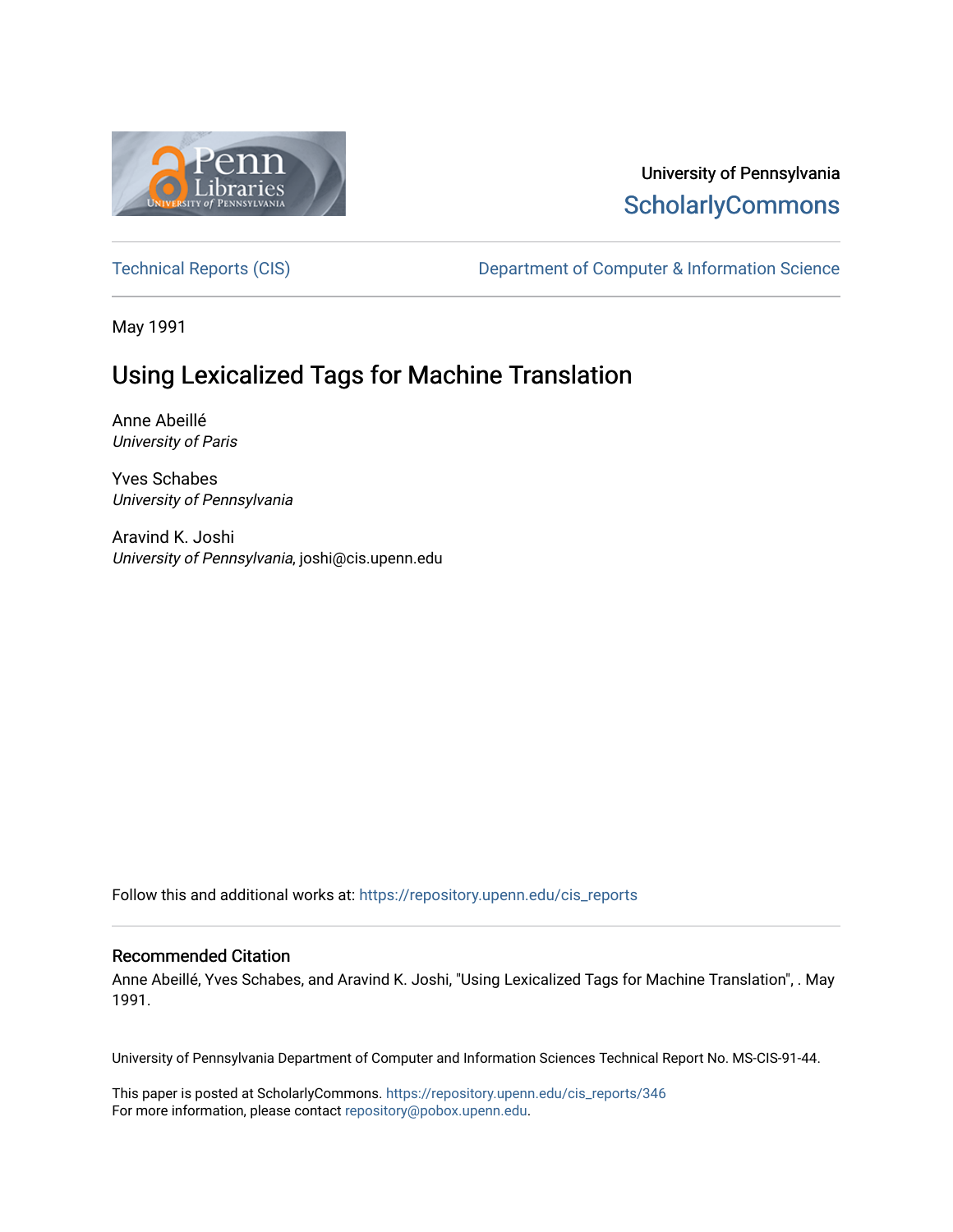## Using Lexicalized Tags for Machine Translation

### **Abstract**

Lexicalized Tree Adjoining Grammar (LTAG) is an attractive formalism for linguistic description mainly because of its extended domain of locality and its factoring recursion out from the domain of local dependencies (Joshi, 1984, Kroch and Joshi, 1985, Abeillé, 1988). LTAG's extended domain of locality enables one to localize syntactic dependencies (such as filler-gap), as well as semantic dependencies (such as predicate-arguments). The aim of this paper is to show that these properties combined with the lexicalized property of LTAG are especially attractive for machine translation. The transfer between two languages, such as French and English, can be done by putting directly into correspondence large elementary universe without going through some interlingual representation and without major changes to the source and target grammars. The underlying formalism from the transfer is "synchronous Tree Adjoining Grammars" (Sheiber and Schabes [1990]). Transfer rules are stated as correspondences between nodes of trees of large domain of locality which are associated with words. We can thus define lexical transfer rules that avoid the defects of a mere word-to-word approach but still benefit from the simplicity and elegance of a lexical approach. We rely on the French and English LTAG grammars (Abeillé [1988], Abeillé [1990(b)], Abeillé et al. [1990], Abeillé and Schabes [1989, 1990]) that have been designed over the past two years jointly at University of Pennsylvania and University of Paris 7-Jussieu.

### **Comments**

University of Pennsylvania Department of Computer and Information Sciences Technical Report No. MS-CIS-91-44.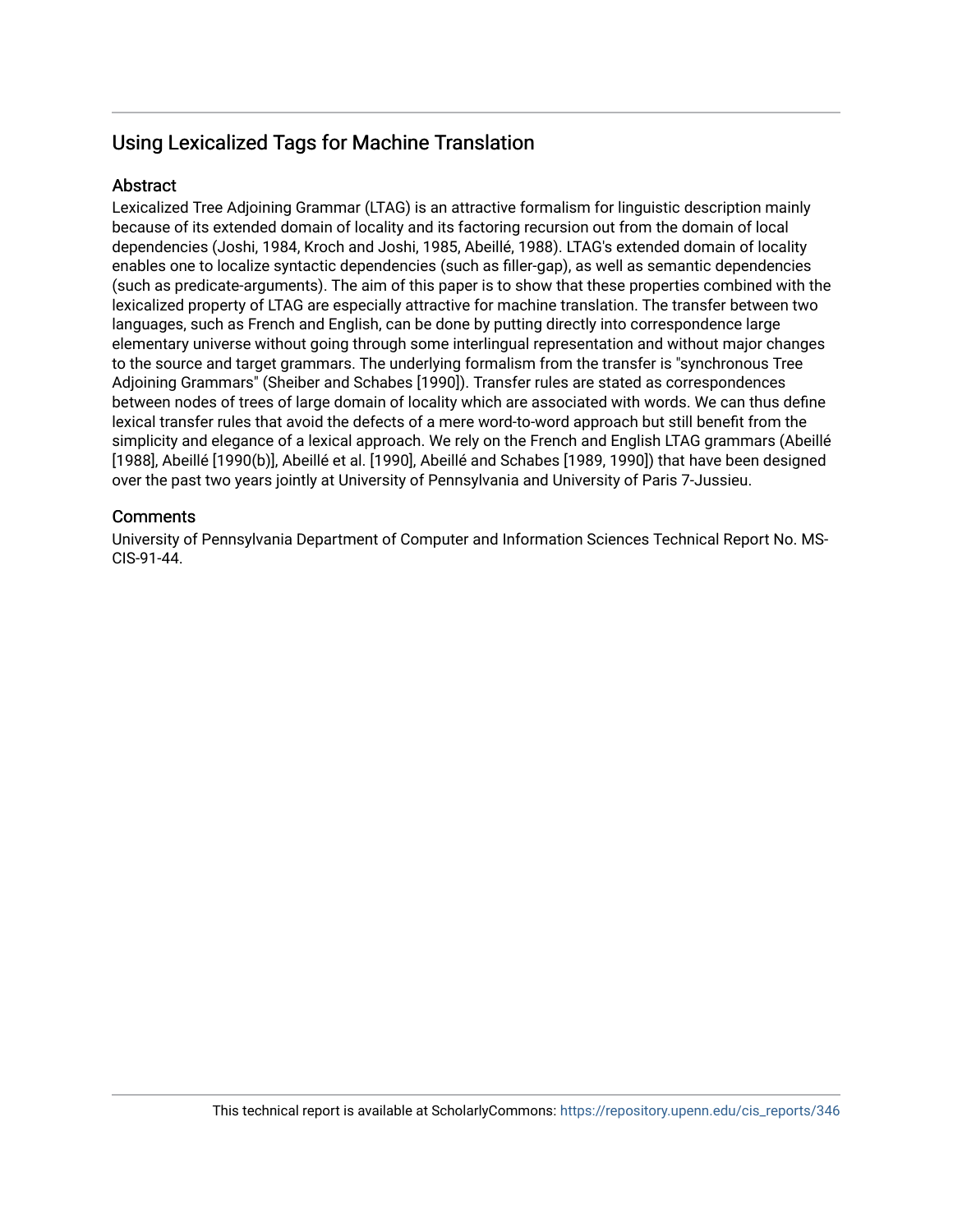## Using Lexicalized Tags For Machine Translation

MS-CIS-91-44 LINC LAB 204

Anne Abeill6 (University of Paris 7- Jussieu)

Yves Schabes (University of Pennsylvania)

Aravind K. Joshi (University of Pennsylvania)

Department of Computer and Information Science School of Engineering and Applied Science University of Pennsylvania Philadelphia, PA 19104-6389

May 1991

Proceedings of the *International Conference on Computations Linguistics* (COLING - go), Helsinki, Finland, August 1990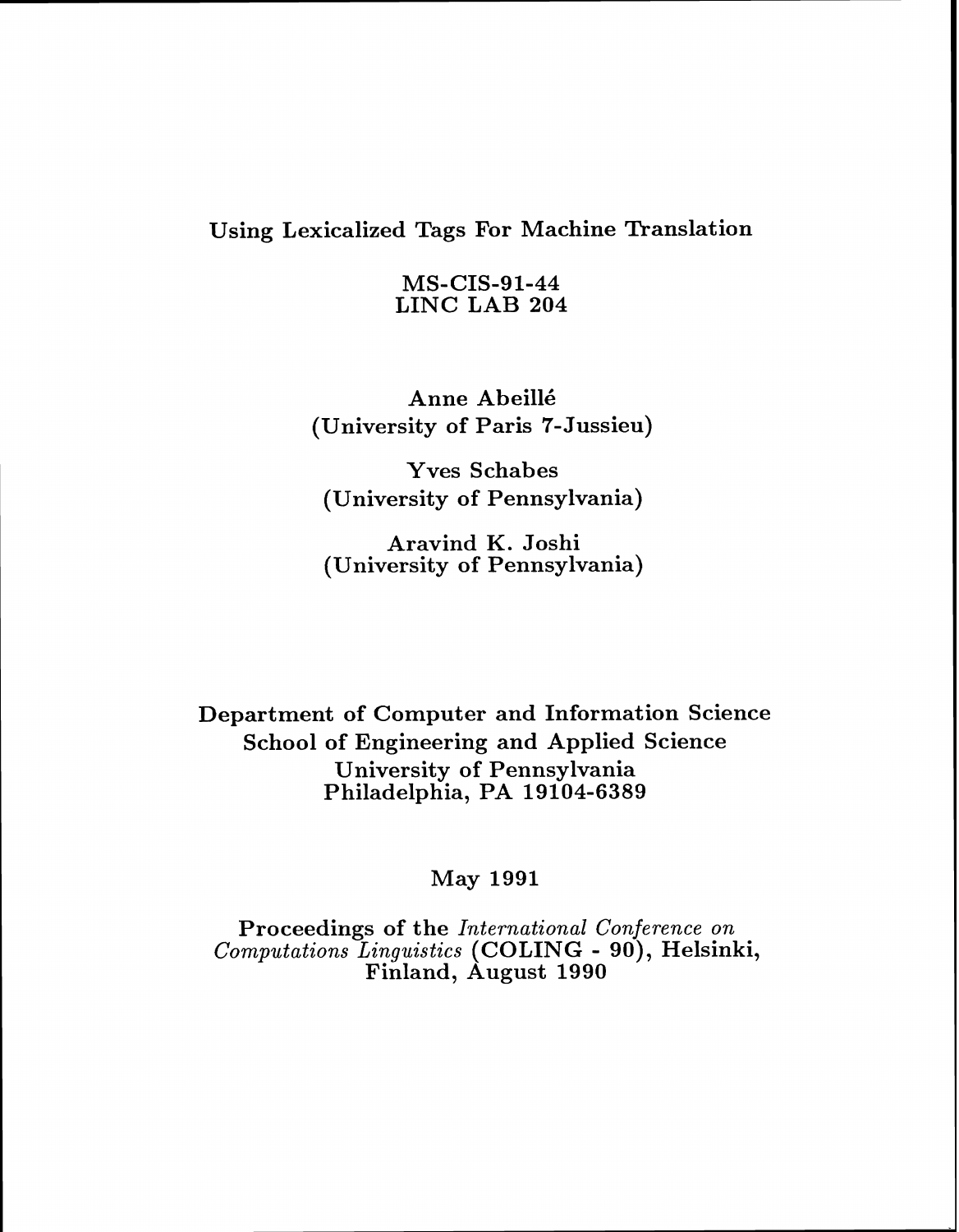## Using Lexicalized Tags for Machine Translation \*

**Anne Abeillk Yves Schabes Aravind** K. **Joshi**  University of Paris 7-Jussieu University of Pennsylvania University of Pennsylvania **2** place Jussieu, 75005 Paris France Philadelphia PA 19104-6389 Philadelphia PA 19104-6389 abeille@franz .ibp.fr schabes@linc.cis.upenn.edu joshi@linc.cis.upenn.edu

LADL Dept of Computer & Information Science Dept of Computer & Information Science

### **Abstract**

Lexicalized Tree Adjoining Grammar (LTAG) is an attractive formalism for linguistic description mainly because of its extended domain of locality and its factoring recursion out from the domain of local dependencies (Joshi, 1985, Kroch and Joshi, 1985, Abeillé, 1988). LTAG's extended domain of locality enables one to localize syntactic dependencies (such as filler-gap), as well as semantic dependencies (such as predicate-arguments). The aim of this paper is to show that these properties combined with the lexicalized property of LTAG are especially attractive for machine translation.

The transfer between two languages, such as French and English, can be done by putting directly into correspondence large elementary units without going through some interlingual representation and without major changes to the source and target grammars. The underlying formalism for the transfer is "synchronous Tree Adjoining Grammars" (Shieber and Schabes  $[1990]$ <sup>1</sup>. Transfer rules are stated as correspondences between nodes of trees of large domain of locality which are associated with words. We can thus define lexical transfer rules that avoid the defects of a mere word-to-word approach but still benefit from the simplicity and elegance of a lexical approach.

We rely on the French and English LTAG grammars (Abeille [1988], Abeille [1990 (b)], Abeillé et al. [1990], Abeillé and Schabes [1989, 1990]) that have been designed over the past two years jointly at University of Pennsylvania and University of Paris 7-Jussieu.

## **1 Strategy for Machine Translation with LTAGs**

The idea of using grammars written with "lexicalist" formalisms for machine translation is not new

'In **this volume.** 

and has been exemplified by Kaplan, et **al.,** (1989) for LFG, Beaven et al. for UCG (1988), Dorr for GB (1989) and Arnold et al. for Eurotra (1986). However, our approach is more radical in the sense that we associate with the lexical items structures that localize syntactic and semantic dependencies. This allows for the possibility that an explicit semantic representation level can be avoided. $2$  The claims about the advantages of an explicit semantic representation level need to be investigated again in the context of the approach proposed here. For examples, many traditionally difficult problems for machine translation due to different divergence types (Dorr 1989) such as categorial, thematic, conflational, structural and lexical are not problems in the approach we suggest. Also contrary to UCG, but like LFG, we use grammars that have not been designed for the purpose of translation.

The underlying formalism achieving the transfer of derivations is "Synchronous Tree-Adjoining Grammars" (as described in a companion paper by Shieber and Schabes [1990]).3 The strategy adopted for machine translation consists of matching the source LTAG derivation of the source sentence to a target LTAG derivation by looking at a transfer lexicon. The transfer lexicon puts into correspondence a tree from the source grammar instantiated by lexical insertion (all its nodes and their attributes) with a tree from the target grammar. Although the approach is not inherently directional, for convenience we will call the English and French grammars, the source and target grammars.

The translation process consists of three steps in which the generation step is reduced to a trivial step. First the source sentence is parsed accordingly to the source grammar. Each elementary tree in the derivation is now considered with the features given from the derivation through unification. Second, the source derivation tree is transferred to a

**<sup>&#</sup>x27;This research was partially funded by ARO grant DAAG29-84-K-0061, DARPA grant N00014-85-K0018, and NSF grant MCS-82-19196 at the University of Pen nsylvania. We are indebted to Stuart Shieber for his valuable comments. We would like also to thank Marilyn Walker.** 

**<sup>2</sup>The formalism of Synchronous Tree-Adjoining Grammar does not prevent constructing an explicit semantic represen**tation. In fact, in Shieber and Schabes (1990) it is shown how **to construct a semantic representation, which itself is a TAG.** 

**We assume that the reader is familiar with Tree Adjoining Grammars. We refer the reader to Joshi (1987) for an introduction to TAGs. We also refer the reader to the companion paper for more details on synchronous TAGs.**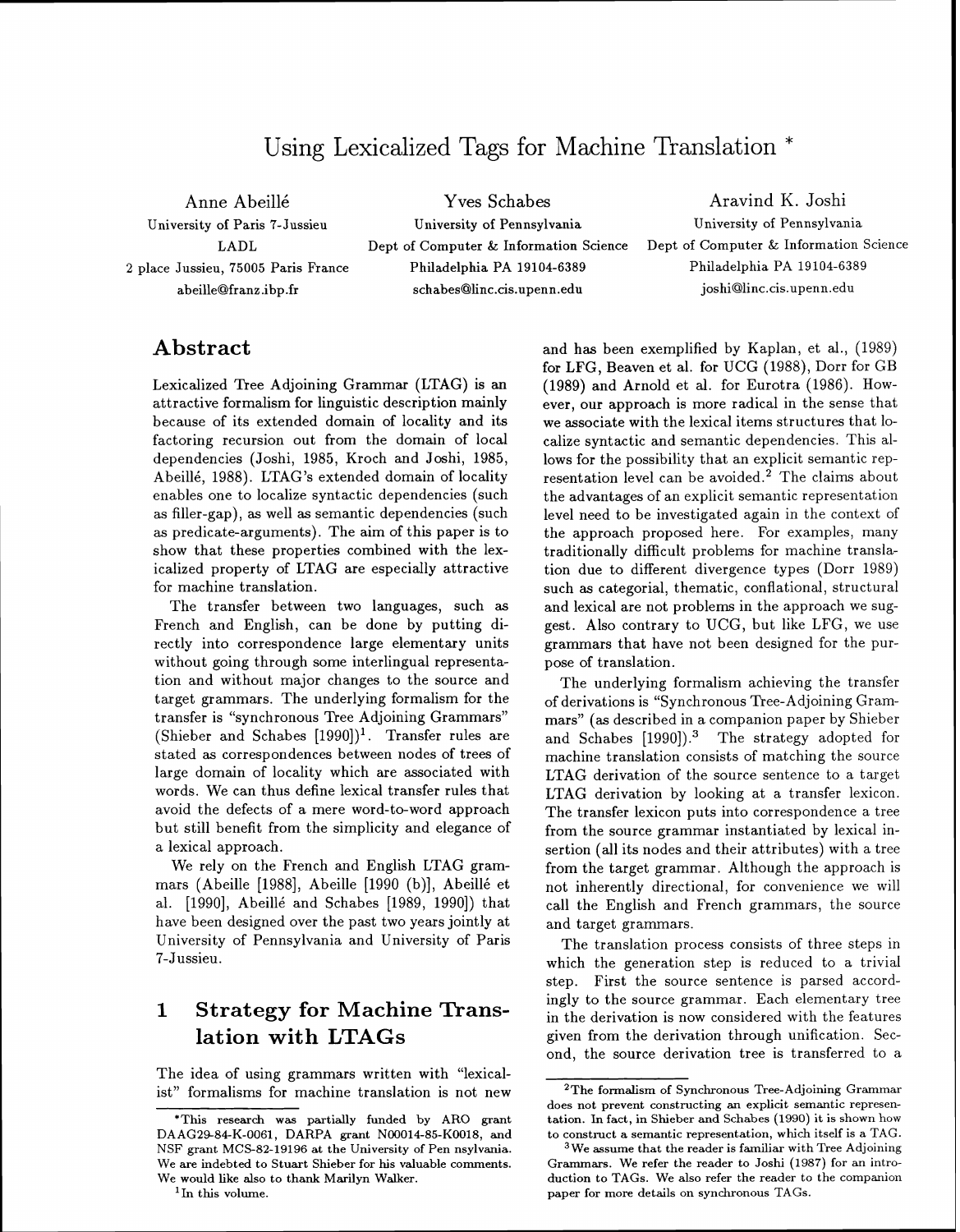target derivation. This step maps each elementary tree in the source derivation tree to a tree in the target derivation tree by looking in the transfer lexicon. And finally, the target sentence is generated from the target derivation tree obtained in the previous step.

As an example, consider the fragment of the transfer lexicon given in Figure 1.



Figure 1: Fragment of the English-French transfer lexicon

The transfer lexicon consists of pairs of trees one from the source language and one from the target language. Within the pair of trees, nodes may be linked (thick lines). Whenever in a source tree, say **tsouree,** adjunction or substitution is performed on a linked node (say  $n_{source}$  is linked to  $n_{target}$ ), the corresponding tree paired with  $t_{source}$ ,  $t_{target}$ , operates on the linked node  $n_{target}$ . For example, suppose we start with the pair  $\gamma$  and we operate the pair  $\alpha$  on the link from the English node *NPo* to the French node *NPl.* This operation yields the derived pair  $\alpha_1$ .



Then, if the pair  $\beta$  operates on the  $NP_1$ - $NP_0$  in  $\alpha_1$ , the following pair  $\alpha_2$  is generated.



Finally, when the pair  $\delta$  operates on the S-S link in  $\alpha_2$ , the pair  $\alpha_3$  is generated.



The source sentence is parsed accordingly to the source grammar, then the target derivation is generated by tracing the pairs stated in the transfer lexicon. The fragment of the transfer lexicon given in Figure 1 therefore enables us to translate:

#### *Apparently, John* **misses** *Mary*   $\leftrightarrow$  *Apparemment, Mary manque à John*

In most cases, translation can be performed incrementally **as** the input string is being parsed.

The aim of this paper is to show that LTAG's localization of syntactic dependencies (such **as** filler-gap), as well as semantic dependencies (such as predicatearguments) combined with the lexicalized property of LTAGs are especially attractive for machine translation.

We show how the transfer lexicon is stated. We motivate the need for mapping trees instantiated with words and with the value of their features obtained from the derivation tree corresponding to the parse of the source sentence. We also show that the transfer needs to be stated at different levels: matching tree families (trees associated to the same predicate), trees, nodes and therefore their attributes, since they are associated with a node. We show how not only subcategorization frames but also adjuncts are transferred, and how differences of syntactic and semantic properties are accounted for in terms of structural discrepancies. Then we illustrate how the extended domain of locality enables us to deal with these structural discrepancies in the process of machine translation.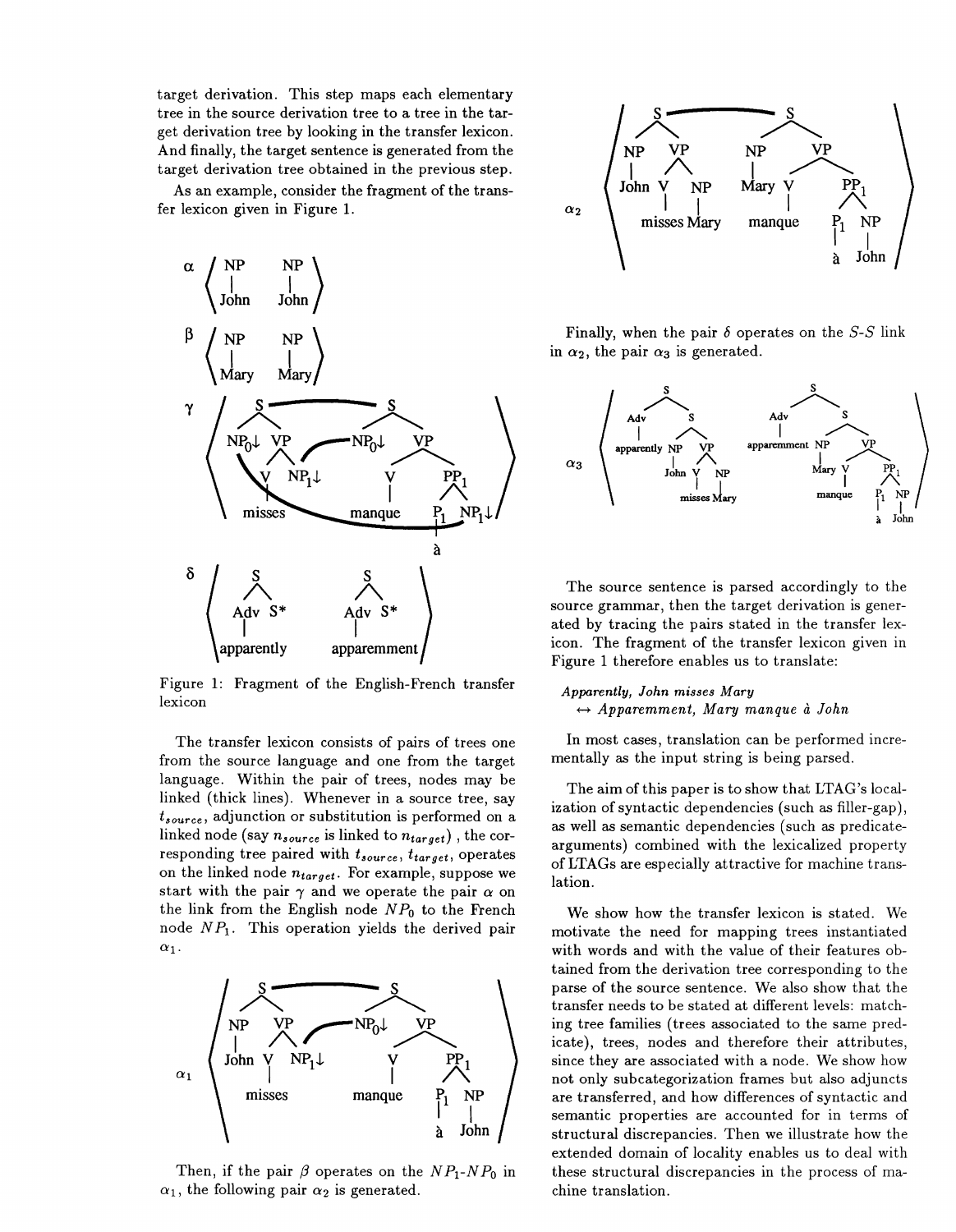## **2 Transfer Lexicon- matching two LTAG Lexicons**

The transfer is stated between the English and French LTAG grammars in a lexicon. We rely on grammars built from a monolingual perspective, but the match between them can be one to many, or many to one.

#### **2.1 Matching elementary trees**

Instead of matching words, we match structures in which words have been already lexically inserted. This provides interesting disambiguations that could not be obtained by a morphological match. For example, there is one morphological English verb *leave,*  but the structures associated with it disambiguate it between intransitive and transitive *leave.* Interestingly, these two predicates receive two different French translations:  $4$ 



The pairs  $\alpha_4$  and  $\alpha_5$  will correctly give the follow-<br> *John left*  $\leftrightarrow$  *John est parti*<br> *Link Lift Mary* ing translations: *John <u>left</u>*  $\leftrightarrow$  *John <u>est parti</u><br>John <u>left</u> Mary*  $\leftrightarrow$  *<i>John a quitté Mary*<br>By convention, in the elementary trees, the set of

morphological flexions of a given word is written surrounded by backslashes. For example, \leave\ stands for *{leave, leaves, left, ...}*. For each word in a morphological set attributes (such as mode and agreement) are also specified. When a word in a tree is not surrounded by backslahes, it stands for the inflected form and not for a morphological set.

Since lexical items appearing in the elementary structures can be inflected words or a morphological set, lexical items of the two languages are matched regardless of whether they exhibit the same morphological variations or not. For example, English adjectives lacking morphological variation appear as such in the syntactic and transfer lexicons, while their French counterparts are usually morphological sets. The word *white* is thus matched with \blanc\, standing for *{blanc, blanche, blancs, blanches).* 

Words that are not autonomous entries in the English syntactic lexicon (ex: complementizers, light verbs or parts of an idiomatic expression), are not considered as autonomous entries in the transfer lexicon; for example, no rule needs to match directly *take* or pay with *faire,* or *give* with *pousser,* in order to get the right light-verb predicative noun combinations in the following sentences:<sup>5</sup>

*John took a walk* 

 $\leftrightarrow$  *John a fait une promenade (Danlos 1989)* 

*John pays court to Mary* 

H *John fait la court* d *Mary (Danlos 1989)* 

*John gave a cry*  $\leftrightarrow$  *Jean a poussé un cri* 

Some words existing as autonomous entries in the English syntactic lexicon do not appear as entries in the transfer lexicon because their French counterpart is a morphological flexion, not a word. For example, the future auxiliaries *will* or *shall* are not translated as such. The tense feature they contribute is transferred (as well other syntactic features) and the future tense French verbal form will be chosen.

#### **2.2 Matching nodes**

Matching predicates of the two languages as a whole is not sufficient. Correspondences between their arguments must be stated too as shown in the following example:



*John resembles Mary*  $\leftrightarrow$  *John ressemble à Mary John misses Mary*  $\leftrightarrow$  *Mary manque à John John misses Mary* +-+ *Mary manque* d *John* 

**<sup>4</sup>We use standard TAG notation:** '1' **stands for nodes to be substituted,** '\*' **annotates the foot node of an auxiliary tree and the indices shown on the nodes correspond to semantic functions. The trees are combined with adjunction and substitution.** 

Our **approach does not depend on the specific representation**  adopted in this paper. See Abeillé 1990 (b) for an alternate **representation.** 

**<sup>51</sup>t has long been noticed that Light-verb predicative noun combinations are highly language-idiosyncratic, and word-toword transfer rules will inevitably lead to overgeneration or unnatural restrictions.**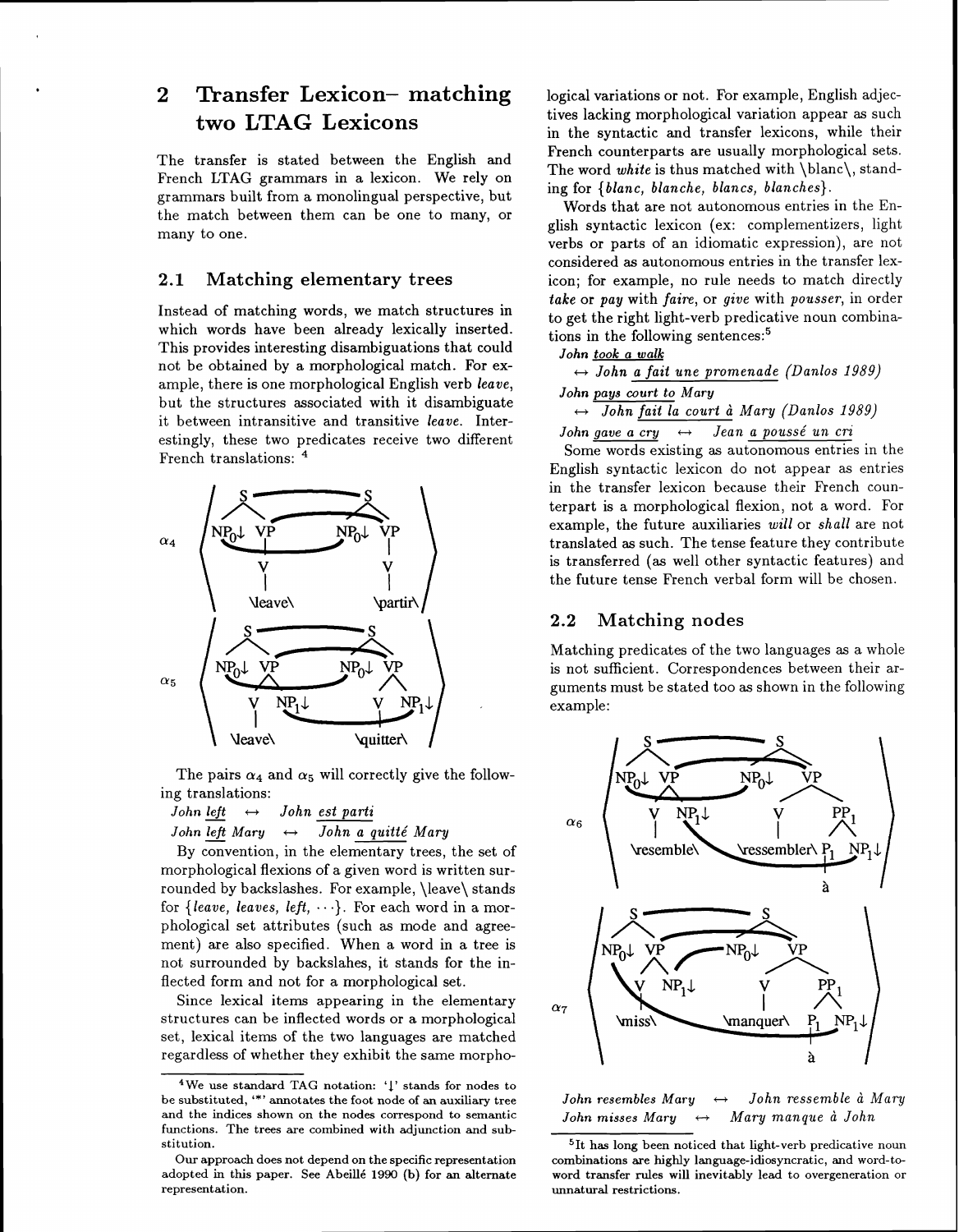These examples also show that it is not correct to match trees where lexical insertion has not already been made and therefore the correspondences between nodes cannot be made on the only basis of the subcategorization frame.

Arguments are matched directly by the links existing between them. Adjuncts are matched indirectly by the links existing on the nodes, at which they adjoin. For example, in the following correspondence,



the  $AP$  node in the English tree is linked to the  $V$ node of the French tree to account for:

*John is fond of music* 

\* *John aime la musique* 

*John is very fond of music* 

 $\leftrightarrow$  *John aime beaucoup la musique* 

The adjective *fond* is associated with an AP-type auxiliary tree which is paired with a V-type auxiliary tree corresponding to the word *beaucoup.* 

#### **2.3 Matching feature structures**

Some feature structures of the words appearing in the trees are transferred in the translation process, but with the value further specified from the derivation (and not with the one from the lexical entry which may not be as specific). For example, *fish* can be either singular or plural and is therefore stated as such in the lexicon. However, it can get its number from the verb-subject agreement constraints, as in the following sentences:

*The fish swim in the pond* 

 $\leftrightarrow$  Les poissons nagent dans l'étang (plural) *The fish is good* 

 $\leftrightarrow$  *Le poisson est bon (singular)* 

Agreement features of nouns are lexically matched only in the case of two morphological sets. In the case of one (or both) entry being a single inflected word, the agreement features depend only on the lexical entry itself and are directly assigned in the transfer lexicon:

 $\begin{array}{ccc} \n\begin{array}{ccc} \n\begin{array}{ccc} \n\begin{array}{ccc} \n\end{array} & \text{if } n\end{array} & \text{if } n\end{array} & \text{if } n\end{array}$ *luggage, N [num=sing]*  $\leftrightarrow$  *bagages,N [num = pl]* Because of these idiosyncrasies, agreement features of verbs are not matched. We will thus rightly have: *My luggage* & *heavy (singular)* 

 $\leftrightarrow$  *Mes bagages <u>sont</u> lourds (plural)* 

based on monolingual agreement constraints between subject and verb.

Features assigned to the sentential root node (either from lexical insertion or from some adjoined material) are transferred or not depending on whether they are assigned autonomously in the target language or not. The feature *tense* for example is usually transferred, but not the feature *mode,* because the latter depends on the verb of the matrix sentence if the sentence is embedded:

*Jean wants Marie to leave* 

 $\leftrightarrow$  Jean veut que Marie parte (Danlos 1989)

#### **2.4 Matching tree families**

In order to transfer both the predicate-argument relations, and the construction types such as question, passive, topicalization etc., it is necessary to be able to refer to a specific tree in a tree family. This is done by matching the syntactic features by which the different trees are identified within a tree family, for example  $\langle$  passive $\rangle$ ,  $\langle$  relative,  $NP_i$   $>$  or  $\langle$  question,  $NP_i > .6$ 

As has been noted, transitivity alternations exhibit striking differences in the two languages. The trees in the two families will not necessarily bear the same syntactic features; corresponding tree families may not include the same number of trees.

When a syntactic feature of a given tree family does not exist for the corresponding tree family in the target language, it will be ignored. English trees for prepositional passives will thus be matched with their corresponding declarative trees in French (unless the English prepositional argument is matched with the French direct object):

#### *John was given a book by Mary*  \* *Mary a donne' un livre* **ci** *Jean*

Similarly, the feature  $\langle$ question,  $NP_i$   $>$  will be transferred but not the feature differentiating between pied-piping and preposition-stranding in English, since French always pied-pipes:

*Who did Mary give a book to?* 

 $\leftrightarrow$  *A qui Mary a-t-elle donné un livre?* 

When a certain syntactic feature exists for both tree families in the two languages, but not for both lexical items, it is ignored as well:

*Advantage was taken of this affair by John* 

\* \* *Parti a e'te' tire' de cette affaire par Jean*   $\leftrightarrow$  *Jean a tiré parti de cette affaire* 

- -

Such idiosyncrasies are in fact expected and handled in our grammars, since they have both their constituent structures and their syntactic rules lexicalized (see Abeillé [1990 (a)] for a discussion on this topic).

*<sup>&#</sup>x27;NP,* **refers to the noun phrase being extracted, usually** 0 **for subject, 1 for first object etc.** .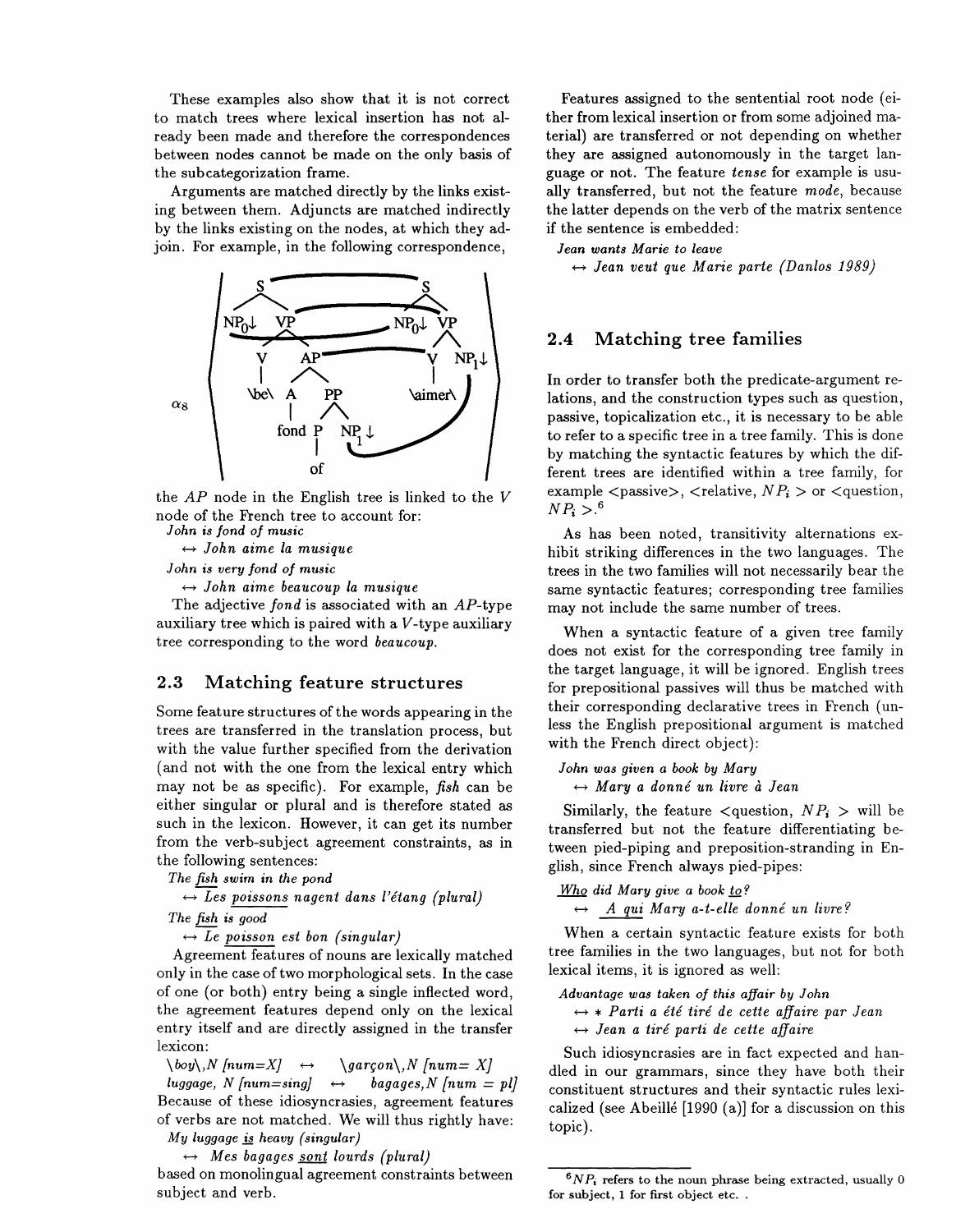## **3 Dealing with Structural Discrepancies**

Units of a LTAG grammar have a large domain of locality. Discrepancies in the internal structures being matched are in fact expected by our strategy, and no special mechanism is required for them.

### **3.1 Discrepancies in constituent structures**

It is not a problem when an elementary tree of a certain constituent structure translates into an elementary tree with a different constituent structure in the target language, provided they have a similar argument structure. For example: idiom  $\leftrightarrow$  verb;  $\text{lar argument structure.}$  For example: idiom  $\leftrightarrow$  verb;<br>idiom  $\leftrightarrow$  different kind of idiom; verb  $\leftrightarrow$  light-verb  $\text{idiom} \leftrightarrow \text{different kind of idiom; verb} \leftrightarrow \text{light-ve}$ <br>combination; VP-adverb  $\leftrightarrow$  raising verb; S-adverb matrix clause ... as in:

*The baby just fell*  ++ *Le be'be' vient de tornber (Kaplan et al. 1989) John is likely to come*  ++ *I1 est probable que Jean viendra John gave a cough* \* *John toussa* 



Links provide for simultaneous adjunction (or substitution) of matching trees at the corresponding nodes. For example in the pair  $\alpha_{11}$ , adjunction of an adjective (on  $N$ ) in the English tree corresponds

to an adjunction on the French VP:

*John gave a weak cough*  $\leftrightarrow$  *John toussa faiblement* 

Furthermore elementary structures of the source language need not exist in the target language as elementary structures. For example, there is no French counterpart to the English verb particle combination.

*John called Mary up*  $\leftrightarrow$  *John a appelé Mary* 

### **3.2 Discrepancies in syntactic properties**

Some English predicates do not have the same number of arguments as their corresponding French ones. In such cases, the pair does not consists of pairs of elementary trees but rather pairs of derived trees of bounded size. Since the match is performed between derived trees, no new elementary trees are introduced in the grammars. This addition of pairs of bounded derived trees is the only change we have to make to the units of the original grammars.

For example, the adverb *hopefully* has an *S* argument. Since there is no corresponding French adverb, the French verb *espe'rer* (which has two arguments, an *NP* and an S) combined with on will be used:

*hopefully, John will work*  **c\*** *on espdre que Jean tmvaillera* 



In the pair  $\alpha_{12}$ , *hopefully* is paired with a derived tree corresponding to *on espdre.* The English tree for *hopefully* is paired with the result of the substitution of *on* in the subject position of the tree for *espirer.*  The right hand tree in  $\alpha_{12}$  is a derived tree.

Matching agentless passive with declarative trees is done with the same device:

*John was given a book* 

 $\leftrightarrow$  <u>On</u> a donné un livre à *John* 

Similar cases occur for verbs exhibiting ergativity alternation in one language and but not in the other. In this case, a supplementary causative tree has to be used for the unaccusative language (see pair  $\alpha_{13}$ ):

The sun melts the snow  $\leftrightarrow *$  *le soleil fond la neige* 

 $\leftrightarrow$  *le soleil fait fondre la neige*